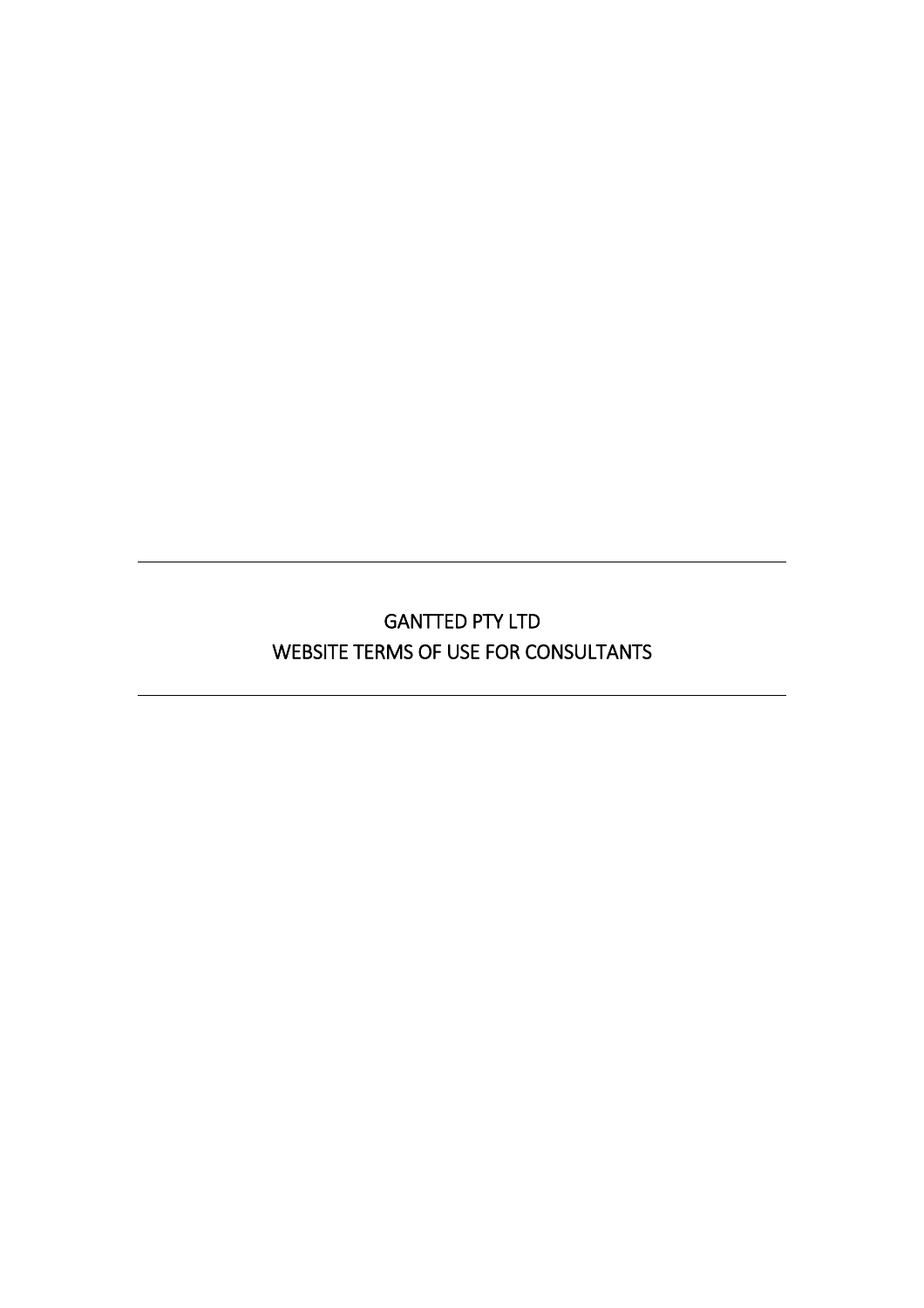# GANTTED PTY LTD WEBSITE TERMS OF USE FOR CONSULTANTS

The Gantted website located at www.gantted.com (the "Website*"*), is owned, controlled and operated by Gantted Pty Ltd (ABN 35 644 386 167) ("we", "us", "our", or "Gantted").

The terms and conditions set out below ("Terms of Use") apply to use of the Website by you (the "User", "you" or "your") when you use the Website as a Consultant. The Website is available for you to use conditional on your acceptance of these Terms of Use.

### BY ACCESSING OR USING THE WEBSITE, YOU AGREE TO BE LEGALLY BOUND BY THESE TERMS OF USE.

## IF YOU DO NOT AGREE TO THESE TERMS OF USE, YOU SHOULD STOP ACCESSING OR USING THE WEBSITE IMMEDIATELY.

We reserve the right to amend these Terms of Use at any time. Notice of any amendments will be displayed on the Website and sent to all Registered Users by email. Your continued use of the Website following any change(s) to the Terms of Use shall mean that you accept such change(s) and that you will be bound by the Terms of Use as varied.

By accepting these Terms of Use, you also acknowledge that you have read our Privacy Statement available gantted.com/policy and to the extent permitted by law, you consent to how we collect, handle and use your Personal Information in accordance with our Privacy Statement. Where required, we will provide separate notice and request your consent as referenced in the Privacy Statement.

Any questions about these Terms of Use can be directed to info@gantted.com.

### PLEASE CAREFULLY NOTE BEFORE READING:

- These Terms of Use apply to Registered Users that are Consultants.
- Capitalised words are defined in the Definitions Section in clause 19.1 or otherwise in the body of the Terms of Use.
- You must be a Registered User to use the Website.
- Consultants must pay a Consultant Fee for any Project Contracts formed with Builders/Property Developers.
- If you are a Consumer, the Website Services come with Consumer Guarantees under the ACL.
- If you are a Consumer, nothing in these Terms (including, without limitation, the disclaimers of liability contained in clause [12](#page-9-0) and limitations of liability contained in clause [13\)](#page-10-0) is intended to limit or exclude your Consumer Guarantees.
- Subject to any rights which you may have as a Consumer or otherwise at law, your use and access of the Website is provided on an "as is" basis and entirely at your own risk.
- Your ability to hold us responsible for any loss or damage that you may suffer from accessing or using the Website may be significantly restricted.
- You are solely responsible for compliance with all laws and regulations applicable to your use of the Website and the supply of Services under Project Contracts.
- There are restrictions that apply to your use of the Website, and there are significant consequences if you do not comply with such restrictions.
- You may be required to indemnify us for certain loss or damage that we may suffer from your breaching these Terms of Use.
- If you input or upload any User Content to the Website, you provide us with a licence to use the Intellectual Property subsisting in that User Content.
- We collect, handle and use your Personal Information in accordance with our Privacy Statement.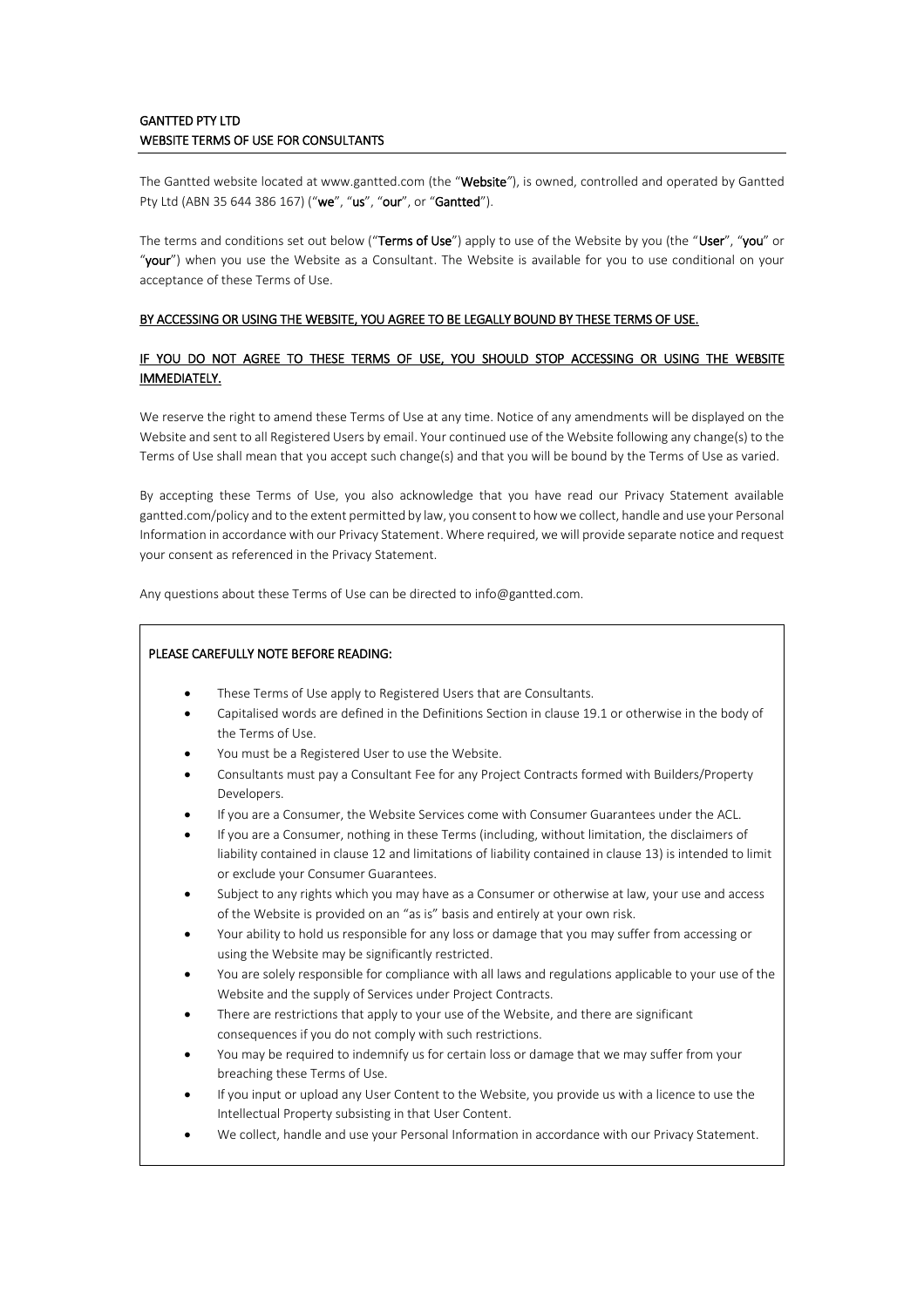# 1. Application

- 1.1 These Terms of Use apply to Registered Users that are Consultants. By visiting, viewing, browsing, accessing, creating a User Account, or otherwise using the Website, you accept and agree to comply with these Terms of Use. Separate Terms of Use apply to Users that are not Consultants, which are available on our Website.
- 1.2 These Terms of Use comprises of this document, our Privacy Statement and such other policies that we may introduce or amend from time to time, all of which are incorporated herein by reference. We will give you reasonable notice of a new policy or changes to the Terms of Use by posting on our Website or otherwise notifying you on the Website. By continuing to access or use the Website, or continuing to maintain a User Account, after we have given notice of an introduction of a policy or variation of these Terms of Use, you agree to continue to be bound by the Terms of Use as varied.
- 1.3 You must be 18 years old to use the Website and to create a User Account. By accessing the Website and/or creating a User Account, you warrant that you have legal capacity to agree and to be bound by these Terms of Use.

## 2. Description of Website and Website Services

- <span id="page-2-2"></span>2.1 Subject to clause [2.2](#page-2-0) and the other terms of the Terms of Use, Gantted operates the Website. The Website connects Builders/Property Developers ("Builders/Property Developers") seeking consultants ("Consultants") to supply certain services, such as design, architectural or other services, ("Project Services") and Consultants willing to supply certain Project Services to Builders/Property Developers, by providing intermediary functions and services ("Website Services") as follows:
	- a. Guests can browse the Website for information about the Website Services;
	- b. Registered Users can create their profiles via the Website;
	- c. Where the Registered User is a Builder/Property Developer, they can make offers Consultants to supply Project Services via Project Posts or directly via the Directory, and chat with Consultants via the Website to form Project Contracts; and
	- d. Where the Registered User is a Consultant, they can submit Project Proposals in relation to Project Posts via the Website, and chat with Builders/Property Developers that have posted Project Posts to form Project Contracts. Consultants are unable to see other Consultants registered on the Website.
- <span id="page-2-0"></span>2.2 We reserve the right to introduce additional functions and services on the Website and to alter existing Website Services at any time without notice to Users.
- 2.3 All information related to the services to be performed is supplied by Users (Builder/Property Developer and Consultant). We reserve the right to review, approve or verify any information provided by Users prior to publication on the Website.
- 2.4 You expressly agree that we have no responsibility and make no warranty as to the truth or accuracy of any aspect of any information provided by Users, including, but not limited to, the ability of Consultants to provide services or the honesty or accuracy of any information provided by Users.
- 2.5 If you are a Consumer, the Website Services come with Consumer Guarantee under the ACL. If you are a Consumer, nothing in these Terms of Use (including, without limitation, the disclaimers of liability contained in clause [12](#page-9-0) and limitations of liability contained in clause [13\)](#page-10-0) is intended to limit or exclude your Consumer Guarantees.

## 3. Licence to use Website

<span id="page-2-1"></span>3.1 Subject to the terms of these Terms of Use, we agree to grant you a limited, personal, non-exclusive, non-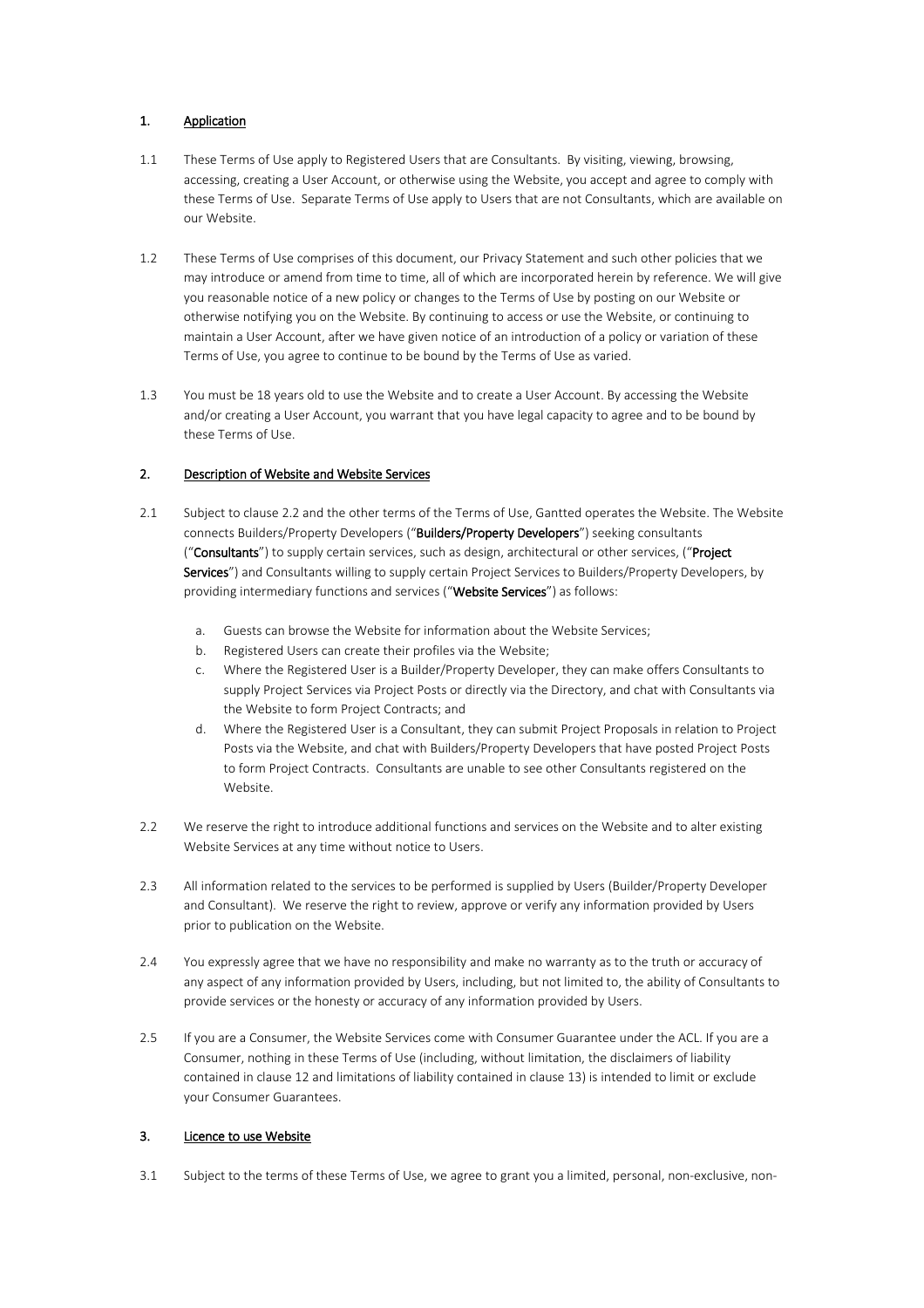transferable, conditional and revocable licence to view, access and use the Website.

3.2 We may terminate the licence provided to you under clause [3.1](#page-2-1) when you breach these Terms of Use or for any other reason (in our sole discretion).

## 4. User Account

- <span id="page-3-1"></span>4.1 In order to access some of the functionality of the Website, you must register a user account on the Website ("User Account"). User Accounts can be set up according to this clause. If you do not have a User Account, you will not be able to access all of the functionality of the Website. A User Account can only be created in the name of a Builder/Property Developer or Consultant.
- <span id="page-3-0"></span>4.2 You can register a User Account by providing us with a username, password, email address, full name and such other details as we reasonably require from time to time.
- 4.3 In order to register as a Consultant, in addition to the information in clause [4.2,](#page-3-0) you must also provide us with your company name, company ABN, position within the company, mobile telephone number, details for payment of Consultant Fees in accordance with clause [7](#page-5-0) and LinkedIn account name. You must also choose one or more Categories in which to offer Project Services to Builders/Property Developers via the Platform.
- 4.4 You will be required to create a unique password to obtain access to your User Account ("Password"). You are solely responsible for maintaining the confidentiality of your Password and undertake not to allow the security of your User Account to be compromised through misuse of your Password. You must immediately notify us of any suspected misuse of your Password.
- 4.5 Before your User Account will be registered, we may vet the information you have provided to us, either by contacting you directly or by checking third party sources, such as LinkedIn to determine, in our absolute sole discretion, whether you are a suitable and appropriate to hold the relevant User Account on our Website. We are not required to provide you with any reasons should be deem you unsuitable or not appropriate for a User Account.
- 4.6 Without limiting any other rights which we may have to communicate with you, you agree that we may send e-mails to the nominated e-mail address for your User Account for notification purposes regarding the Website (including in relation to any updates to these Terms of Use and Privacy Notice) and to verify your identity.
- 4.7 We maintain the right at all times in our sole unfettered discretion and without prior notice to refuse to register, terminate or suspend any User Account, and to remove access to, or suspend the use of, any specific functions associated with any User Account (such as the ability to create Project Proposals).
- 4.8 You agree to not transfer your User Account to any other person or allow access to your User Account by another person, unless expressly authorised by us or these Terms of Use.
- 4.9 Once your User Account has been registered:
	- a. Builders/Property Developers can see the following information (at a minimum) about Consultants: full name, company name, position in the company, location, Category or Categories of services provided, description of Consultant, skills, live Project Proposals, date of sign-up to Gantted, date of most recent Project Contract and Reviews; and
	- b. Consultants can see the following information (at a minimum) about Builders/Property Developers: full name, company name, position in the company, location, description of the company, description of the company, date of sign-up to Gantted and Reviews.

### 5. Projects, Project Posts and Project Proposals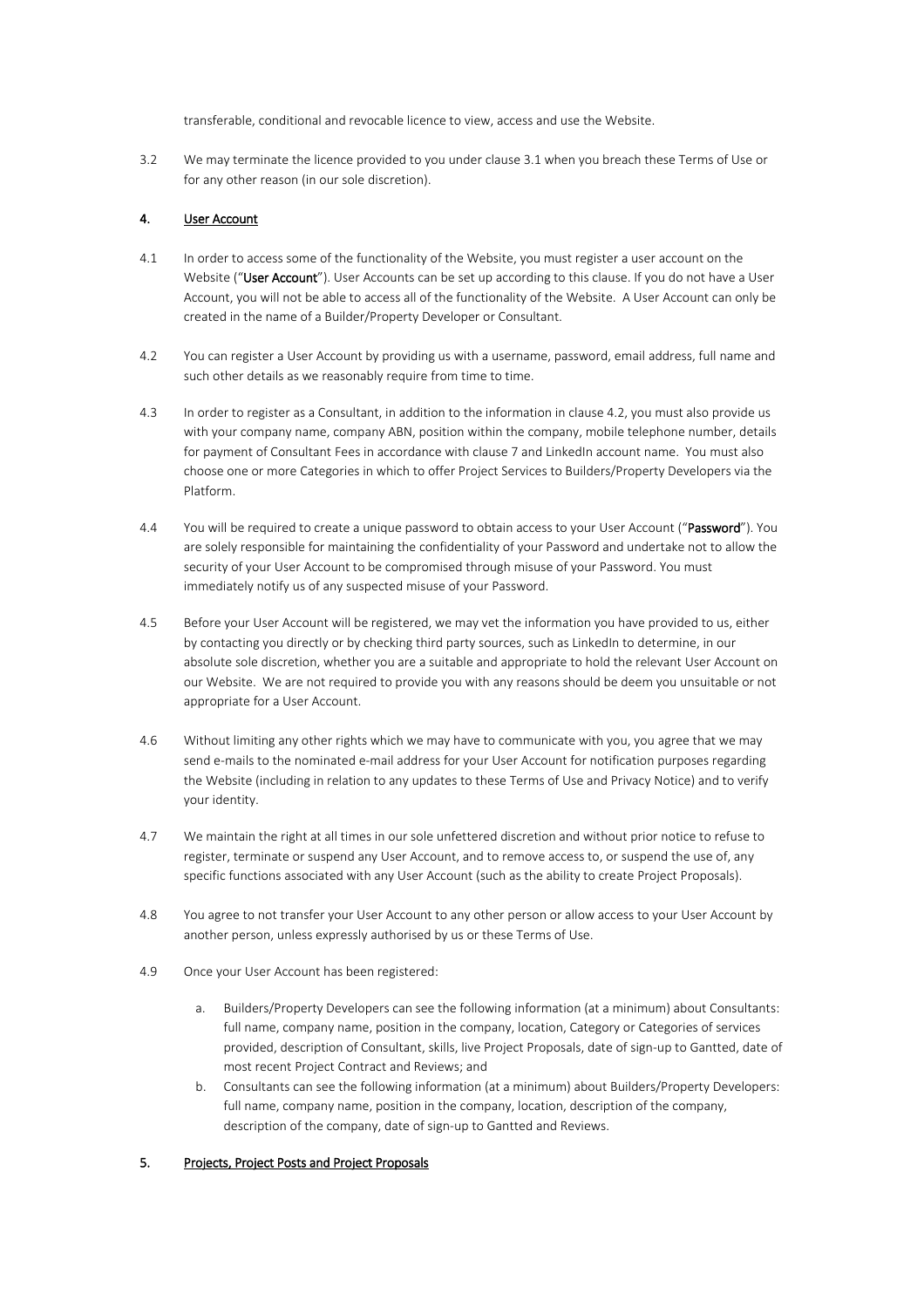- <span id="page-4-2"></span>5.1 Subject to clause [10](#page-8-0) and the Consumer Guarantees and Disclaimers in clause [12,](#page-9-0) Builders/Property Developers may upload an accurate and complete post outlining details of a Project ("Project"), which will then be published on the Website and be made available to all Consultants registered on the Website to bid on. Alternatively, Builders/Property Developers may contact select Consultants directly via the directory on the Website ("Directory") with an offer for the Consultant to supply Project Services to the Builder/Property Developer.
- <span id="page-4-3"></span>5.2 For each Project, Builders/Property Developers must also specify (at a minimum):
	- a. the name of the Builder/Developer;
	- b. the name and details of the Project;
	- c. the Project Services the Consultant will need to provide to the Builder/Property Developer;
	- d. the Category and sub-Category of the services the Builder/Property Developers is seeking for the Project;
	- e. the location of the Project;
	- f. the expected delivery time; and
	- g. such other information that we may require a Builder/Property Developer to provide based on the Website's functions from time to time,

### (herein referred to as the "Project Post").

- <span id="page-4-4"></span>5.3 A Consultant may submit a proposal in relation to a Project Post via the chat functionality on the Website to the Builder/Project Developer that listed the Project Post before the any cutoff date in the Project Post or, if not cutoff date is specified, before the Project Post is removed by the Builder/Property Developer ("Project Proposal"). Subject to clause [5.5,](#page-4-0) in submitting a Project Proposal, a Consultant agrees to provide the relevant Project Services as set out in the Project Proposal but is not guaranteed to be chosen by the Builder/Property Developer to provide the Project Services.
- <span id="page-4-5"></span>5.4 For each Project Proposal, Consultants must specify (at a minimum):
	- a. the title of the Project Proposal;
	- b. the Category and sub-Category of the Project Services for the Project Proposal;
	- c. the description of the Proposal Project and Project Services;
	- d. any instructions to the Builder/Property Developer in relation to the Project Post;
	- e. the Project Proposal's tags;
	- f. the delivery schedule for the Project Services in relation to the Project;
	- g. the pricing for the Project Proposal (e.g. fixed fee, hourly rate, packed fee or otherwise);
	- h. such other information that we may require a Consultant to provide based on the Website's functions from time to time.
- <span id="page-4-0"></span>5.5 The Builder/Property Developer may respond to a Consultant who has submitted a Project Proposal in relation to a Project Post listed by that Builder Property Developer or contact a Consultant directly via the Directory to make an offer for that Consultant to submit a Property Proposal in relation to a Project Post via the chat functionality on the Website. Builders/Property Developers and Consultants may negotiate and agree on the terms of an arrangement via the chat functionality, such terms which may differ from the Project Proposal.
- <span id="page-4-1"></span>5.6 Where the Builder/Developer accepts a Project Proposal from a Consultant or a Builder/Developer and Consultant otherwise agree to work together on a Project Proposal ("Awarded Project"), then the Builder/Property Developer and the Consultant will be deemed to have entered into a separate contract under which the Builder/Property Developer agrees to purchase and the Consultant agrees to provide the Builder/Property Developer with the Project Services as outlined in the Project Proposal ("Project Contract"). The parties must contact each other and arrange to enter into a separate legal contract in which the obligations of the parties are clearly set out, including the details of the Project, payment and other terms and conditions applicable to the Project. Gantted is in no way a party to a Project Contract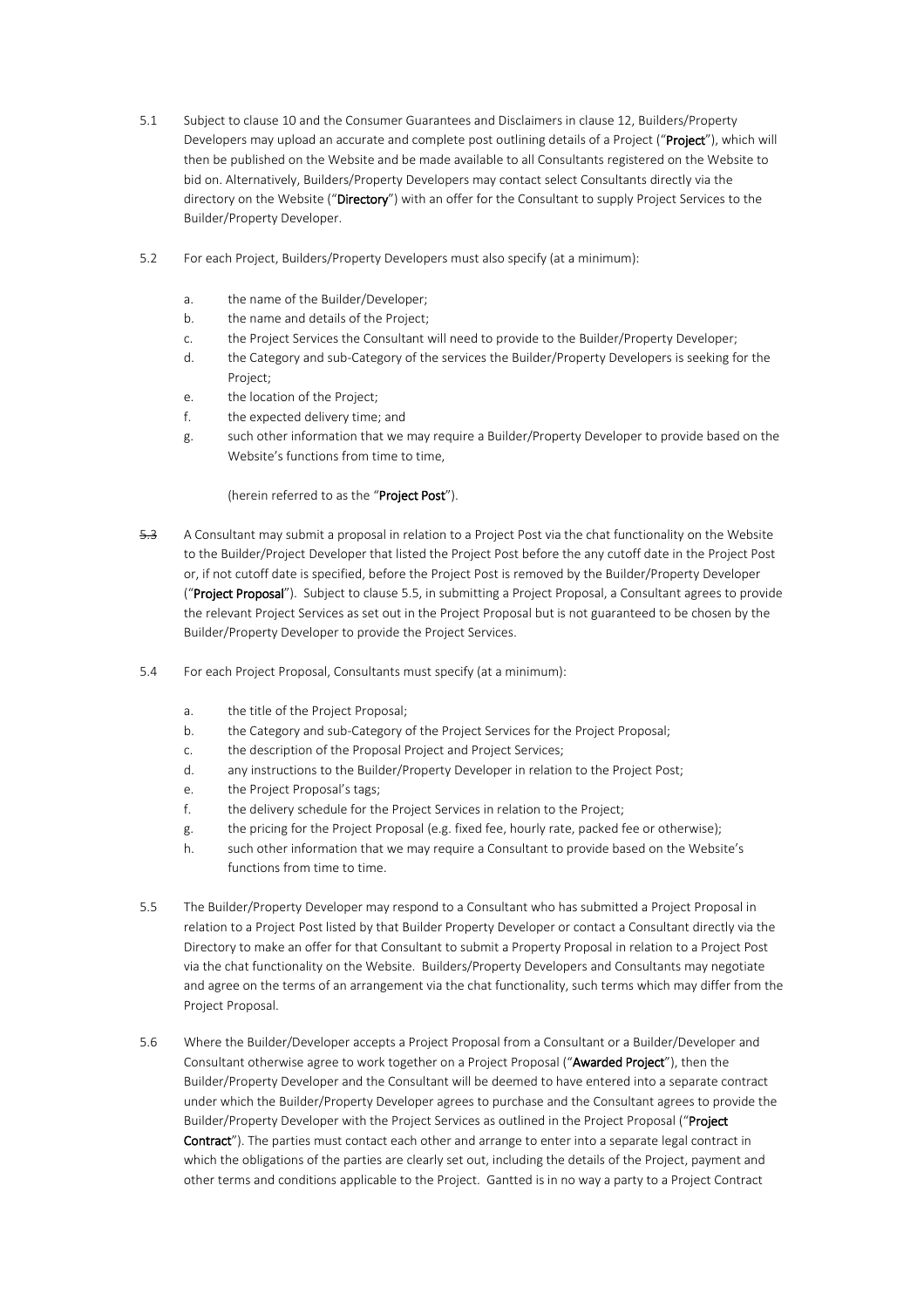and is not liable for any actions or in actions of parties to a Project Contract.

- 5.7 Despite clause [5.6,](#page-4-1) the Project Contract incorporates the terms and conditions of these Terms of Use (to the extent they apply to the Builder/Property Developer and the Consultant) and any additional terms and conditions agreed upon by the Builder/Property Developer and the Consultant, including the description of the Project services to be provided by the Consultant and the fees being paid to the Consultant in exchange for the Project services. You agree not to enter into any Project Contract that conflicts with the terms and conditions of these Terms of Use. The terms and conditions of these Terms of Use will take priority over the terms and conditions of the Project Contract to the extent of any inconsistency.
- 5.8 By submitting a Project Proposal in relation to a Project Post, accepting a Project Proposal in relation to a Project Proposal or otherwise agreeing to work together with another Registered User on a Project, a Builder/Developer or Consultant confirms he or she is legal entity entitled to and capable of meeting the requirements of the Project Contract, and has any and all current permits and licences required to enter into the Project Contract.
- 5.9 Registered Users are free to withdraw Project Posts, Project Proposals and offers made to other Registered Users via the chat functionality, and to vary a Project or Project Proposal at any time prior to the formation of a Project Contract. Changes to a Project after the formation of a Project Contract may only be made by mutual agreement of the parties.
- 5.10 Each Consultant hereby warrants with respect to each service they offer, promote, or gift to a Builder/Property Developer as part of a Project, that they are solely responsible for any and all services provided; and that they are compliant with all Applicable Laws when offering, promoting and gifting their services as part of the Project to Builders/Property Developers.
- 5.11 Nothing in this clause 5 or these Terms of Use renders us a party to any Project Contract. We do not supply or receive services under the Project Contract and are not responsible for the either party's performance under the Project Contract.
- 5.12 A Builder/Property Developer is not bound to accept a Project Proposal received from a Consultant. Consultants have no obligation to submit any Project Proposals or accept any offers from Builders/Property Developers.
- 5.13 Consultants can direct any questions in relation to a Project Post to the relevant Builder/Property Developer via the chat functionality on the Website.

## 6. Identity Verification

- 6.1 We may include information to help Users to verify the identity of other Users ("Identity Verification"). This information may include: integration and verification with social networking sites such as LinkedIn and verification of payment information.
- 6.2 You agree that the Identity Verification may not be fully accurate as all Website Services are dependent on User-supplied information and/or information provided by third parties.
- 6.3 Users are solely responsible for identity verification and we accept no responsibility for any information provided as part of the Identity Verification.
- 6.4 Our processes used for Identity Verification may be modified at any time.

# <span id="page-5-0"></span>7. Consultant Fee

<span id="page-5-1"></span>7.1 In consideration for the use of the Website Services as a Consultant, we charge a fee to a Consultant each time a Project Contract is formed between a Builder/Property Developer ("Consultant Fee"). We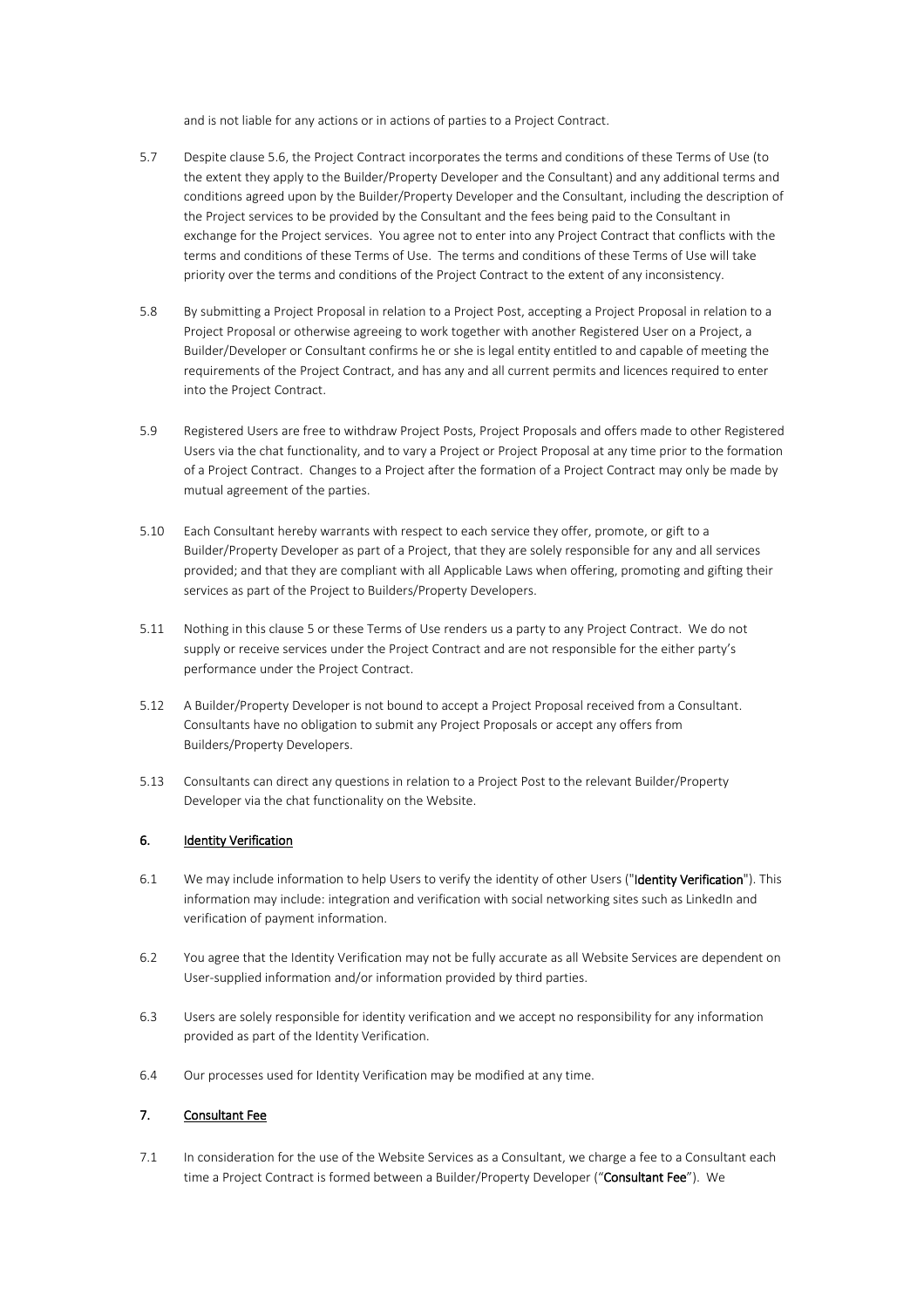determine the point at which a Project Contract has been formed between a Builder/Property Developer in our absolute discretion. Details of the Consultant Fee will be available on the Website and may be amended by us from time to time.

- 7.2 At the time of creating a User Account, Consultants must, via the Website, provide the Consultant's nominated credit card details or select their preferred payment method designated in their User Account ("Payment Method"), and pre-authorise Gantted to automatically deduct the Consultant Fee in full from the Consultant's nominated credit card or payment method within 7 days of the date of the formation of a Project Contract. Any changes (including the Consultant's bank account or credit card details) to or cancellation of this authority may be effected by the Consultant giving 14 days signed written notice prior to the next payment due date. The Consultant remains liable for prompt payment of any outstanding Consultant Fees notwithstanding the cancellation of the direct debit authority.
- 7.3 Consultant Fees are exclusive of all taxes, in addition to the Consultant Fee and any applicable taxes, our bank or a third party payment provider may charge a processing fee or similar fee which we cannot control and are in no way responsible for ("Bank Fee"). The Consultant agrees to pay all Bank Fees. We are not responsible for the performance of any third party credit card processing or third party payment services.
- 7.4 We may, from time to time, waive the Consultant Fee for one or more Consultants for a specified trial or other nominated period ("Free Trial Period") by giving notice on the Website or during the Consultant registration process. We reserve the right to amend the Consultant Fee from time to time at our sole discretion. At the end of the Free Trial Period, the Consultant must pay the Consultant Fee in accordance with clause [7.1](#page-5-1) if the Consultant in relation to any Awarded Projects.
- 7.5 Where Gantted uses a third party payment provider to provide payment processing services to Registered Users when they incur fees using the Website, the Registered User agrees to be bound by the relevant payment providers terms and conditions and other relevant agreements from time to time. You agree to provide us with accurate information about you when requested (including but not limited to your Payment Methods), and you authorise Gantted to share any such information with the relevant third party payment provider, as well as transaction information related to your use of the payment processing services provided by the relevant third party payment provider.
- <span id="page-6-0"></span>7.6 If the Consultant is unable to direct debit the Consultant Fee from the Consultant's nominated bank account by the due dated, Gantted is entitled to:
	- a. charge interest at a rate of 3% above the cash rate set down from time to time by the Reserve Bank of Australia of the total outstanding unpaid balance for all late payments; and/or
	- b. pass the debt over to Gantted's debt collection agency or lawyer.

If Gantted passes the debt over to its debt collection agency or lawyer in accordance with paragraph (b), the Consultant acknowledges and agrees that Gantted is no longer involved in the debt and the Consultant must deal with the debt collector or lawyer to resolve the issue. Gantted is not liable for any impact this claus[e 7.6](#page-6-0) has in relation to the Consultant's credit rating.

7.7 Subject to any rights a Consultant may have under clause [12](#page-9-0) or the ACL, Gantted is not required to give refunds to Consultants of the Consultant Fee, including for any 'change of mind'. Consultants are bound by, and must follow the process set out in clause [17](#page-12-0) in order to dispute a Consultant Fee.

# 8. Privacy

- 8.1 When operating the Website, we will collect, handle and use your Personal Information in accordance with our Privacy Statement – see [Gantted.com/policy.](https://www.gantted.com/policy)
- 8.2 By registering a User Account, you acknowledge that you have read our Privacy Statement and consent to our collection, use and disclosure of your personal information in accordance with our Privacy Statement.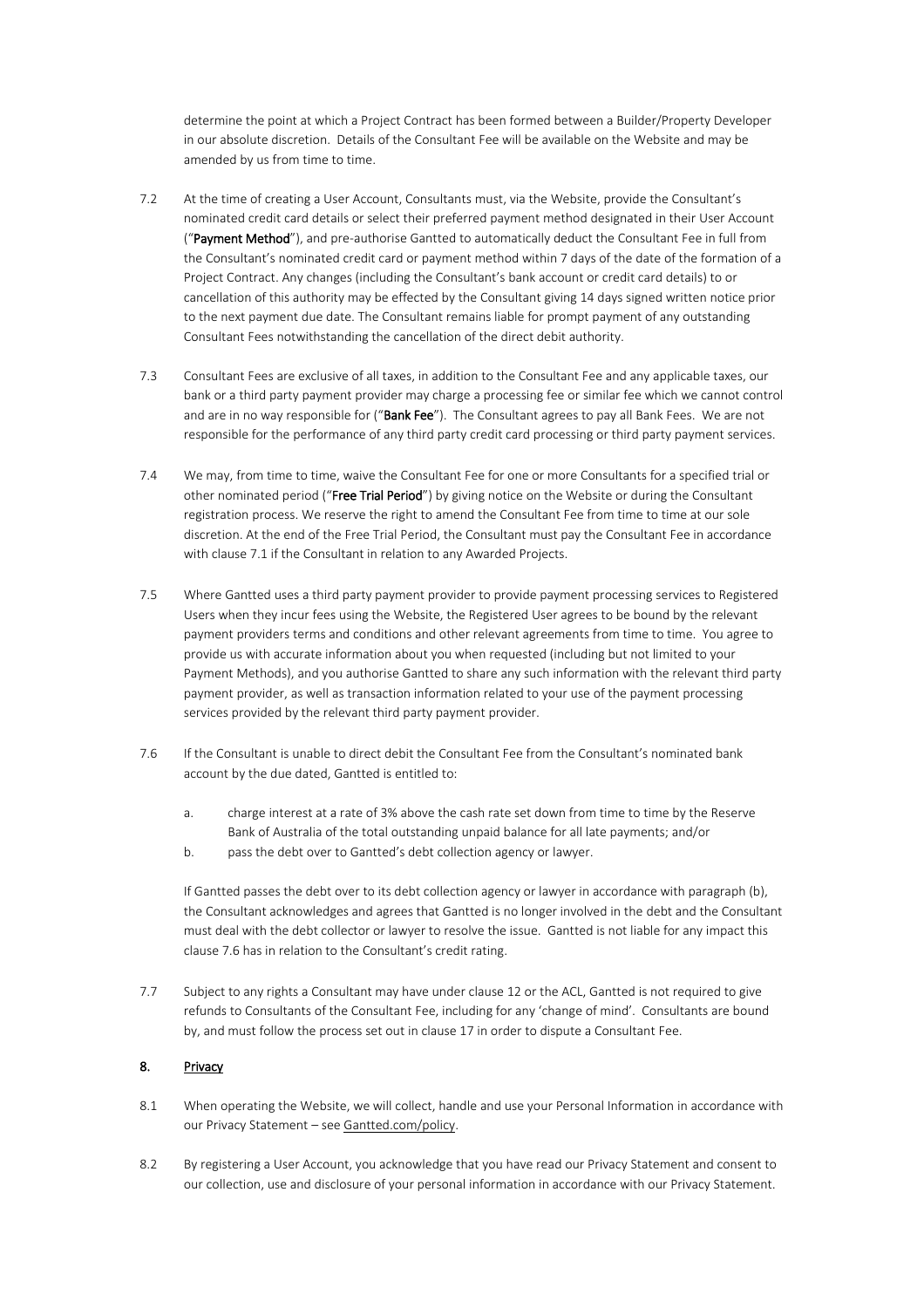### <span id="page-7-0"></span>9. Registered User Conduct

- 9.1 Your access to, and use of, the Website is subject to all conditions specified in these Terms of Use. If you breach any such conditions, we will be entitled to take any reasonable action, including terminating your User Account or taking legal action against you, in our sole discretion.
- 9.2 You must comply, and are solely responsible for complying, with Applicable Laws. Subject to any law to the contrary, we do not otherwise guarantee or warrant that your proposed or actual use of the Website including entering into a Project Contract, complies with Applicable Laws that may apply to your activities on the Website.
- 9.3 You agree that you will not:
	- a. use the Website for any purpose that is illegal, unlawful or prohibited by these Terms of Use;
	- b. interfere or attempt to interfere with, or obtain or attempt to obtain unauthorised access to, the proper working of the Website or any Content, including (without limitation) through:
		- 1. hacking or use of automated devices, scripts or bots;
		- 2. destructive transmission of viruses, malware or any code or other conduct of a disruptive or destructive nature;
		- 3. reverse engineering, circumventing, damaging, disassembling, attempting to discover the source code; or
		- 4. other illegitimate means;
	- c. contact Users of the Website Services for the purpose of sending unsolicited offers, advertisements, spam, junk e-mails;
	- d. contact Users for the purpose defaming, abusing, threatening or defrauding Users;
	- e. impersonate any entity or falsely claim an affiliation with any person or entity;
	- f. scrape or otherwise obtain any data from the Website for any purpose or use any Content to spam third parties; or
	- g. contribute or distribute any User Content via the Website that infringes Applicable Laws or any other legislation or regulations of any applicable jurisdiction (including without limitation the jurisdiction in which you are using the Website). You agree that any legal consequences arising from a claim or action for infringement of any such legislation or regulation based on contributing or distributing User Content via the Website are your sole responsibility and you are wholly liable for such claims or actions.
- 9.4 You warrant that your User Content does not contain any:
	- a. offensive, defamatory, obscene, blasphemous, hateful, violent, bullying, discriminatory or threatening language, or content that creates a risk of personal injury or property damage or makes any threat to people or public safety;
	- b. illegal, false, fraudulent, misleading or deceptive conduct, including but not limited to blackmail, extortion, financial or personal scams and attempts to impersonate others;
	- c. Content that infringes the personal or proprietary rights of others, including but not limited to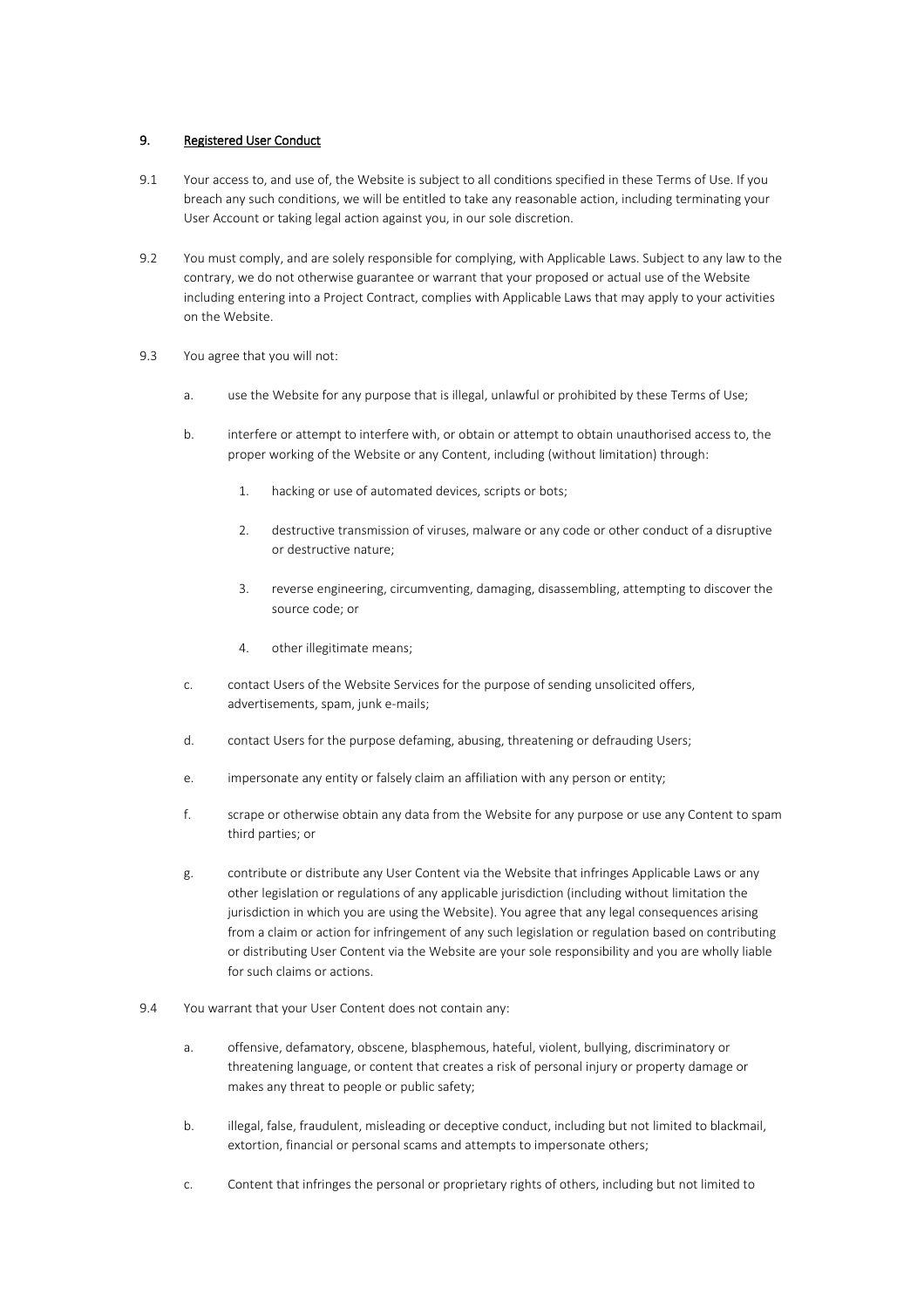Intellectual Property rights and rights to privacy; or

- d. spam, publicity or promotion of commercial activities or commercial content not specifically authorised by us with our prior written consent.
- 9.5 You are solely responsible for any uploading or sharing of User Content on the Website in accordance with clause [10.](#page-8-0) By contributing User Content to the Website, you must not infringe the rights (including Intellectual Property rights) of any other User or third party or act in a way that constitutes a breach of any agreement you may have with any person. Subject to clause 12, we are not responsible or liable for any User Content that is uploaded to, shared via, displayed on or transmitted via the Website that does not comply with these Terms of Use.
- 9.6 You must have the right to purchase or provide Project Services under a Project Contract. Builders/Property Developers warrant and agree that they hold any and all necessary permits and licenses. You must comply with your tax obligations in relation to any benefits received under a Project Contract.
- 9.7 You warrant to us that you have the full capacity to provide the warranties regarding User Content set out in this clause [9,](#page-7-0) clause [11](#page-8-1) and elsewhere in these Terms of Use.

### <span id="page-8-0"></span>10. Uploading User Content and Reviews

- 10.1 You agree to share or upload Content (including Project Content) to the Website only if all of the following conditions are met:
	- a. you are the owner of all Intellectual Property rights in the Content ("Content IP") and can license the use of the Content IP to us in accordance with clause [11.4;](#page-9-1)
	- b. if you are not the owner of the Content IP, you have all necessary licenses, permissions and consents to upload the Content containing Content IP to the Website and license the use of the Content IP to us in accordance with clause [11.4;](#page-9-1) and
	- c. if the Content contains any Intellectual Property owned by a third party ("Third Party Content IP") in conjunction with the Content IP, you have all necessary licenses, permissions and consents to upload the Content containing Third Party Content IP to the Website and license the use of the Third Party Content IP to us in accordance with clause [11.4.](#page-9-1)
- 10.2 We retain the right (without providing any notice to you) to remove, block, edit or monitor the User Content, at our sole discretion.
- 10.3 After a Project is completed, Registered Users may leave public reviews and submit star ratings (collectively, "Reviews") about the Registered User they worked with on a Project. Reviews will reflect the opinion of the individual Registered User.
- 10.4 You must not manipulate the Reviews in any manner, such as instructing another Registered User to write a positive or negative Review about another Registered User.
- 10.5 We are not responsible for any User Content (including Reviews) that is created, uploaded or submitted to, or otherwise appears via, the Website. We do not endorse, support, represent or guarantee the accuracy, completeness or reliability of User Content appearing on the Website. Also, we do not endorse or represent the views of opinions contained in any User Content.

### <span id="page-8-1"></span>11. Intellectual Property

11.1 The Intellectual Property subsisting in any aspect of the Website including without limitation text, graphics, artwork, logos, software, trade marks, designs, copyright, compilations, algorithms, source code, video recordings and audio recordings, as well as the structure, layout, user interface and "look and feel" of the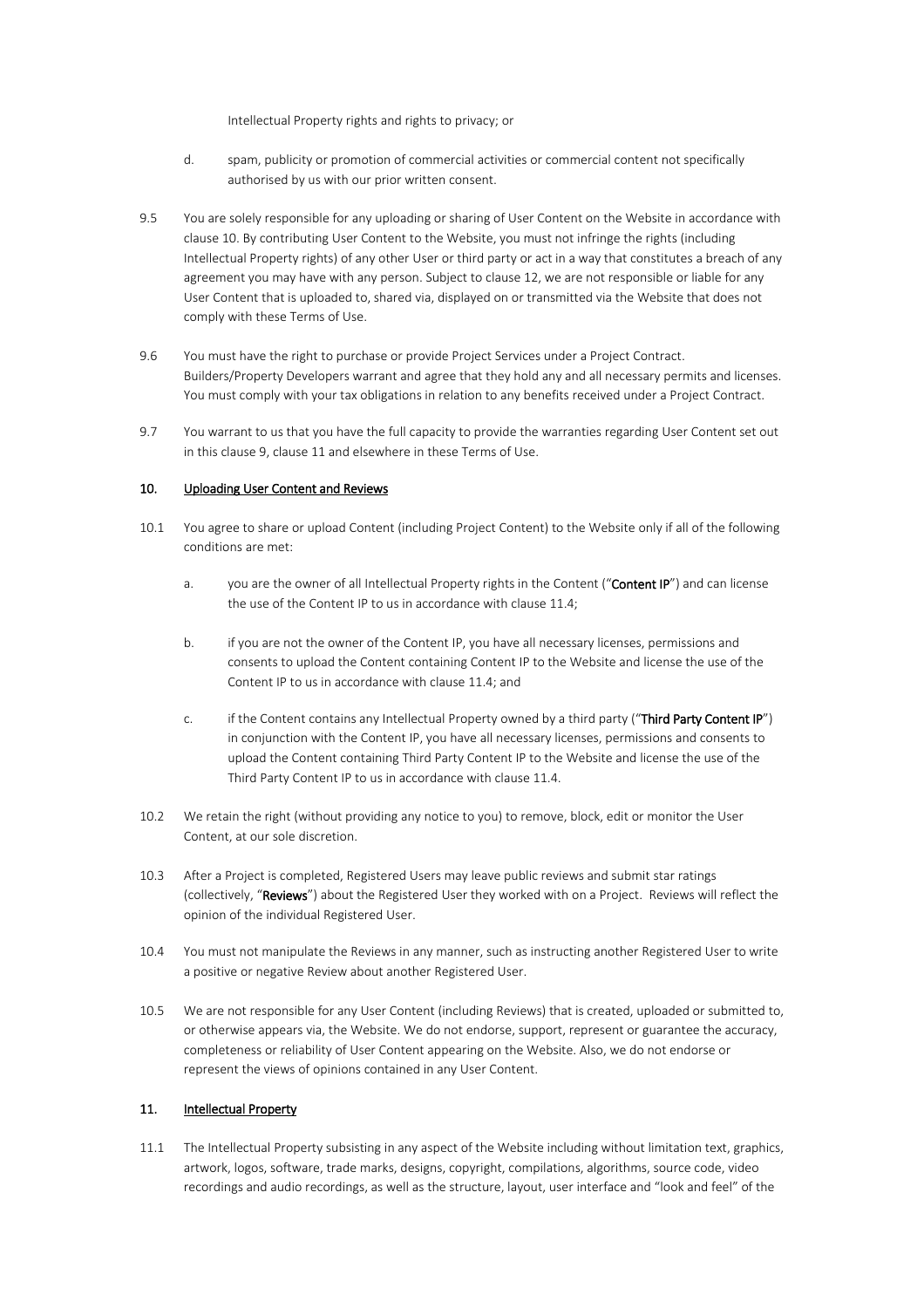Website, but excluding User Content ("Website IP"), is exclusively owned and controlled by us and/or our third party affiliates, licensors and/or licensees, and is protected by Australian and international law governing intellectual property rights. The Website IP remains our exclusive property throughout the world in perpetuity.

- 11.2 You are not permitted to save, download, reproduce, display, copy, alter, conceal, adapt, perform, transmit, broadcast, sell, license or otherwise exploit any Website IP unless you have express prior written authorisation from us. Any unauthorised use of Website IP by Users is strictly prohibited.
- <span id="page-9-2"></span>11.3 Subject to the rights granted to us under clause 11.4, you will retain exclusive ownership and/or control of any Intellectual Property subsisting in any User Content which you share via, or submit or upload to, the Website.
- <span id="page-9-1"></span>11.4 Notwithstanding clause [11.3,](#page-9-2) you hereby grant to us a perpetual, non-exclusive, fully paid, royalty-free, transferable, sub-licensable, non-revocable, unlimited, worldwide licence to reproduce, exploit, use, copy, reproduce, process, adapt, modify, publish, transmit, display and distribute any User Content which you share via, or submit or upload to, the Website, in any and all media, at our sole discretion.

### <span id="page-9-0"></span>12. Consumer Guarantees and Disclaimers

- <span id="page-9-3"></span>12.1 Where you acquire our Website Services as a Consumer, we will provide our Website Services to you in accordance with any Consumer Guarantees under the ACL. Nothing in these Terms of Use overrides, excludes, limits or otherwise restricts any Consumer Guarantees applicable to you under the ACL, to the extent that they do, this clause 12.1 will prevail.
- 12.2 Where you do not acquire our Website Services as a Consumer, or clause 12.1 does not apply, then to the extent permitted by law:
	- a. we do not guarantee or warrant that the Website Services will be suitable or fit for any particular purpose, including the purpose for which the Services are ordinarily provided;
	- b. we do not guarantee or warrant that access to and use of the Website will be uninterrupted and fault-free at all times;
	- c. we do not provide any guarantee or warranty that you may view, access or use the User Content via the Website without infringing the Intellectual Property rights of a third party or for any incomplete, inaccurate, incorrect or out-of-date information in User Content on the Website; and
	- d. we otherwise exclude any term, condition or warranty that may otherwise be implied into these Terms of Use or otherwise relating to our Website Services.
- 12.3 In addition to clause 12.2, and subject at all times to clause 12.1, you acknowledge and agree that:
	- a. we not a party to any Project Contract entered into on the Website, and is not involved in providing Project Services in any capacity whatsoever. Accordingly, we do not warrant or guarantee any of the following: that you will find suitable Consultants for your Project, that the supply of any Project Services will compliant with Applicable Laws; the provision or non-provision of Project Services; that the Project Services will be fit for purpose or any other characteristic of Project Services for your Project; that Consultants will enter into Project Contracts; the quality, timeliness or appropriateness of Project Services or the performance of any Project Contract entered into on the Website;
	- b. we do not recommend or endorse any particular Consultant and do not provide any advice regarding the fitness for purpose of any Consultant and Builders/Property Developers must exercise their own due diligence on all Consultants before engaging a Consultant to provide Project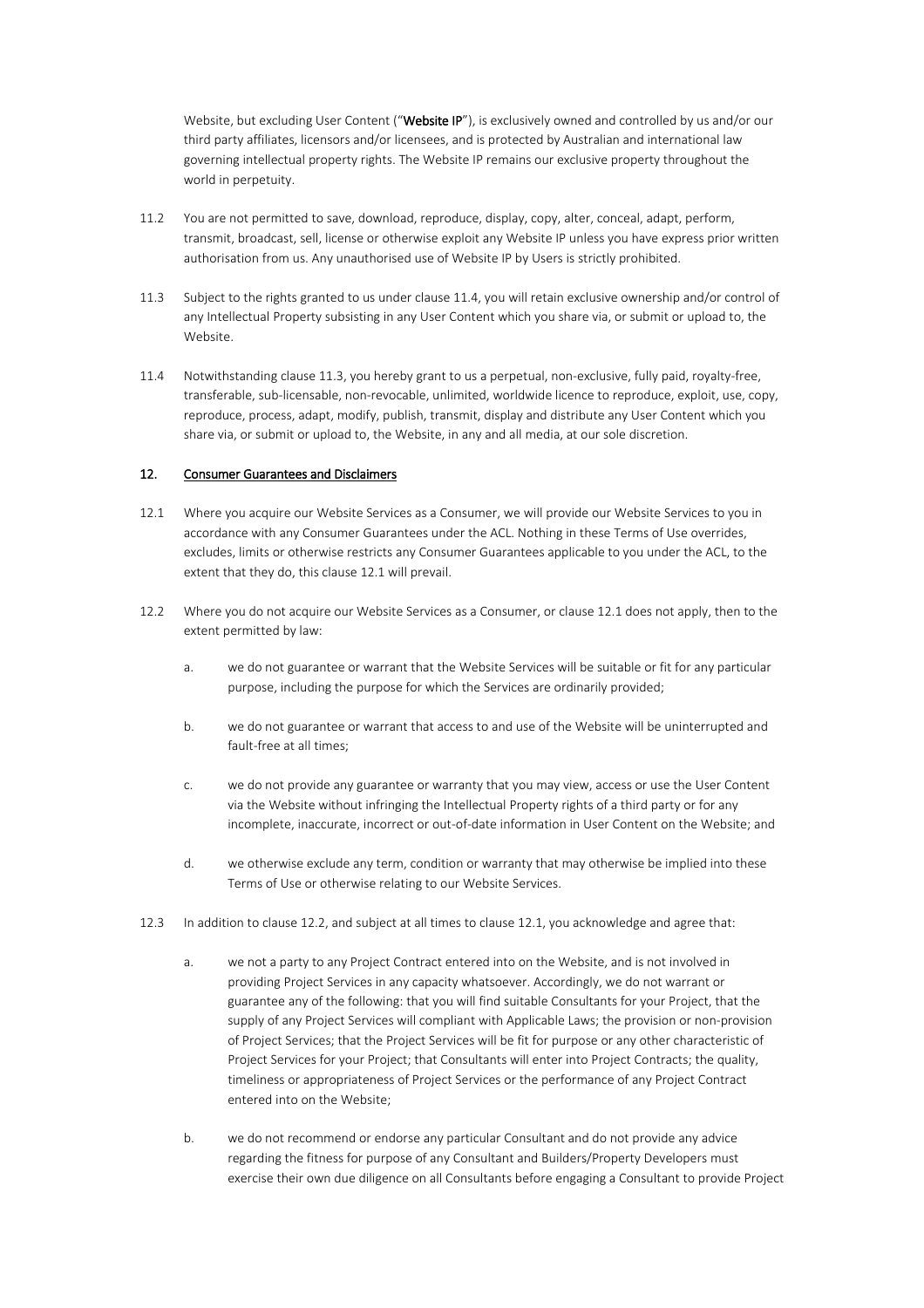Services;

- c. Consultants are not employed or sub-contracted by us or any associate or employee or director or agent of us to provide Project Services to Builders/Property Developers;
- d. all Projects are offered by Builders/Property Developers and not us, and all Project Services are provided by Consultants and not us; and
- e. we are not responsible for any conduct of any User which occurs outside the Website, including the supply of any Project Services.
- 12.4 The Website may integrate with or host hyperlinks to third party web services, or host third party information or content within the Website. All third party content hosted on the Website is the responsibility of its author, and we do not endorse or represent the views or opinions contained therein. We are not responsible for any material contained on third party web services that is hosted on the Website in any way, and any dealings between you and third parties is your sole responsibility.

### <span id="page-10-0"></span>13. Liability

- 13.1 If you are a Consumer, our liability to you for any Loss or Claim suffered as a result of us failing to comply with any Consumer Guarantees in relation to the Website Services during the relevant period ("Affected Period") is limited at our election to the resupply of the Website Services for a period equivalent to the period of the breach, or payment of the cost of resupply of the Website Services equivalent to Affected Period.
- 13.2 Subject to clause [12.1](#page-9-3) and any liability we may have to you under clause 13.1,and to the extent permitted by law, us and our Representatives exclude, and you hereby release us and our Representatives from, all liability (whether arising under these Terms of Use, tort, negligence, statute or in any other way) for all Loss and Claims of any kind whatsoever directly or indirectly sustained by you in relation to any of the following matters ("Website Matters"):
	- a. your use of, or inability to use, the Website including entering into a Project Contract or participating in a Project;
	- b. a failure by a party to a Project Contract, to comply with the terms of that Project Contract;
	- c. any failure by us or other third parties to provide any information, service, feature or functionality via the Website;
	- d. any unauthorised submission of information to the Website;
	- e. statements or conduct of any third party using the Website;
	- f. use of third-party services in conjunction with the Website by you;
	- g. any communication or interaction between Users via the Website, whether online or offline;
	- h. a failure by another User you interact or deal with via the Website to comply with these Terms of Use;
	- i. any User Content that is uploaded, submitted, or otherwise appears, via the Website;
	- j. where you fail to comply with any Applicable Laws when using the Website;
	- k. where you fail to comply with any Applicable Laws or the Privacy Act when dealing with Personal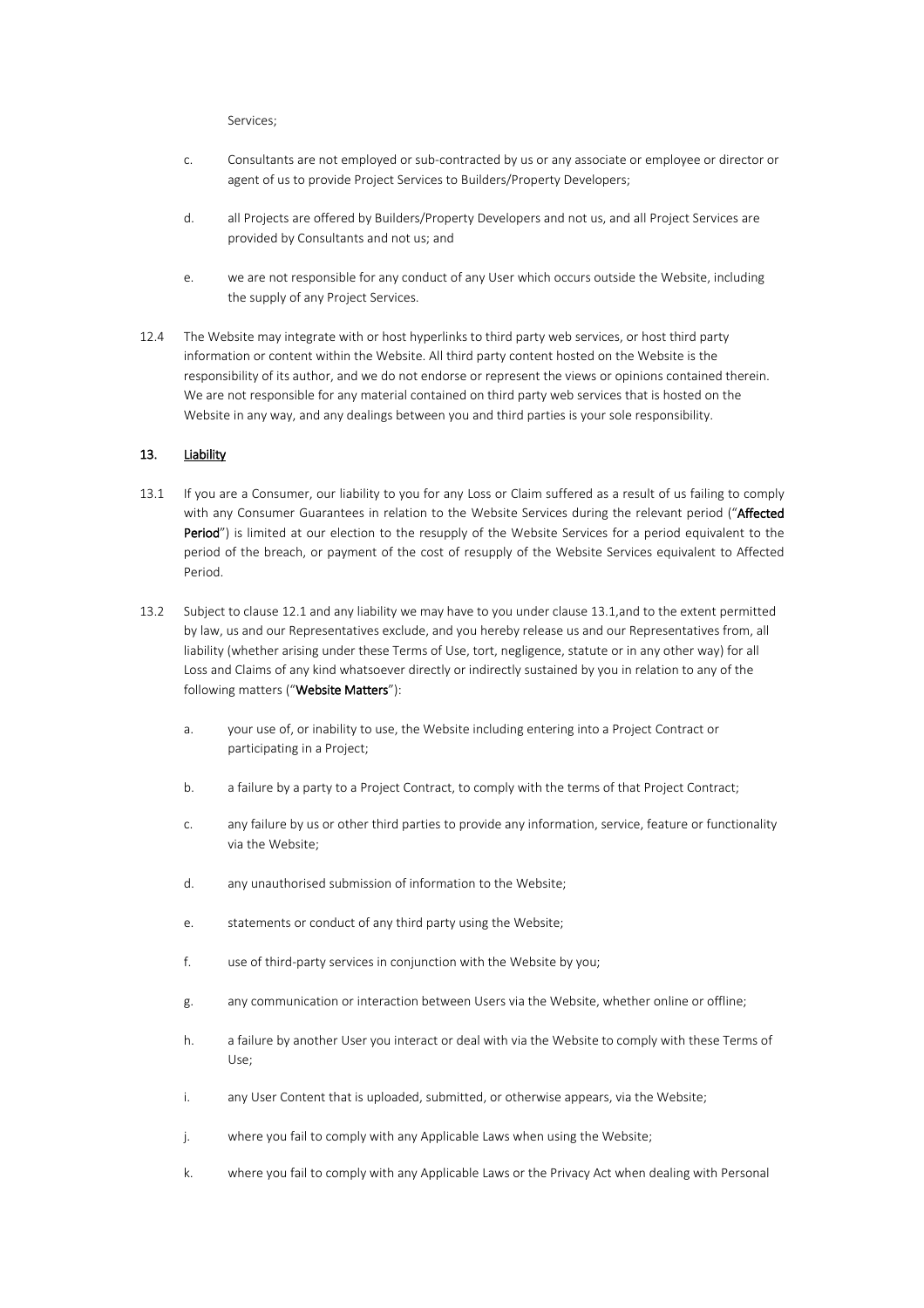Information in connection with the Website; and

- l. anything outside the reasonable control of us including without limitation natural disasters, acts of God, equipment or infrastructure failure, civil riots, war (include cyber attacks), strikes, data breaches, viruses or malicious code.
- 13.3 To the extent that any limitations of liability contained in these Terms of Use are ineffective or if any warranties are implied by law that cannot be excluded, then to the maximum extent permitted by law, our total aggregate liability to you is capped at the total monies you have paid (subject to deductions for refunds received) to any User or otherwise via the Website in the 12 month period prior to the limitation being ineffective or warranty not being able to be excluded.

# 14. Indemnity

- 14.1 As a further condition of using the Website, you must indemnify us against all direct, quantifiable and reasonable Loss suffered by us and/or our Representative (whether based in negligence or any other tort, contract, statutory liability or otherwise) as a result of you breaching these Terms of Use, or otherwise from your use of Website or the Website Services.
- 14.2 Builder/Property Developer and Consultants may consider obtaining and maintaining the necessary amount of insurance cover (including but not limited to public liability insurance) appropriate to his or her obligations under these Terms of Use and Applicable Laws, or otherwise as required by law.

### 15. Termination

- <span id="page-11-0"></span>15.1 We may terminate or suspend your access to the Website at any time, at our sole discretion and without notice to you effective immediately if we have reason to believe that you have failed to comply with these Terms of Use. For any other reason, we will give you 14 days' prior written notice.
- 15.2 You may terminate these Terms of Use by ceasing to use the Website and sending a request in writing to us (sent to [info@gantted.com\)](mailto:info@gantted.com) for the suspension of your User Account.
- 15.3 Upon termination, you will no longer have access to the functionality of the Website that requires a User Account. We will be under no obligation to store the User Content contributed through your User Account or provide you with further access to such User Content.
- 15.4 Notwithstanding clauses [15.1](#page-11-0) to 15.3:
	- a. any Personal Information or non-personal statistical information collected under these Terms of Use and the Privacy Statement may continue to be stored, used or disclosed within the scope of the purposes described in the Privacy Statement;
	- b. we may store any User Content on our servers at our discretion, whereby our rights under clause [11.4](#page-9-1) will continue in perpetuity; and
	- c. if you are a Consultant, you will not be entitled to any refunds for Consultant Fees paid to us. You may also be liable to pay any Consultant Fees that have become due and payable prior to the date of termination.

## 16. Jurisdiction & Choice of Law

16.1 These Terms of Use are governed by and construed in accordance with the laws of the State of Victoria, Australia without giving effect to any conflict of laws principles. Any claim, cause of action or dispute arising out of these Terms of Use will be resolved exclusively in the courts of Victoria, Australia, and where applicable, the Federal Court of Australia or Federal Circuit of Australia, and you agree to submit to the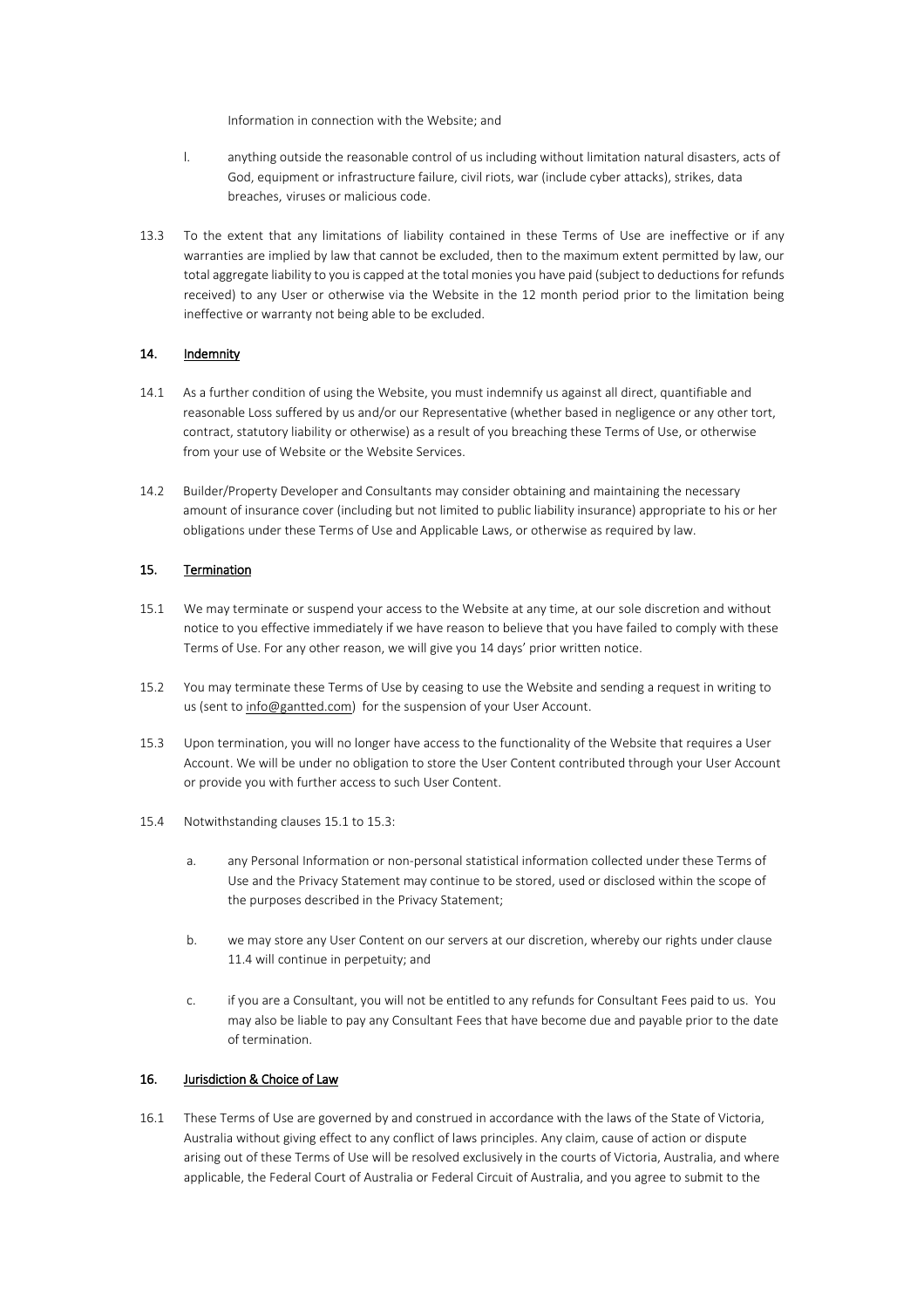personal jurisdiction of such courts for the purpose of litigating such claims.

### <span id="page-12-0"></span>17. Complaints and Dispute Resolution

- 17.1 If a Builder/Property Developer and a Consultant have a dispute in connection with the performance of their respective obligations under a Project Contract, we expressly disclaim any responsibility or liability in relation to such disputes. Subject to the aforementioned, we may, but we are not obliged to investigate, assist or involve ourselves in such disputes, at the specific request of Builder/Property Developer or a Consultant. In the event that we investigate, assist or otherwise involve ourselves, both parties will jointly and severally indemnify us against any and all costs and expenses incurred by us in relation to our investigation, assistance or involvement of the dispute.
- 17.2 Registered Users may report inappropriate or infringing User Content on the Website or other breaches of these Terms of Use by other Registered Users to us. All Registered Users agree to in good faith, assist us, provide us with the information that we require, and do such other things reasonably necessary to enable us to investigate the complaint and to take appropriate action to enforce these Terms.
- <span id="page-12-1"></span>17.3 Any complaints about us or a disputes with us in relation to these Terms of Use or the Website Services ("Dispute") by a Registered User must first be dealt with in accordance with clauses [17.3](#page-12-1) to [17.5,](#page-12-2) before commencing any court or arbitration proceedings other than for urgent interlocutory relief.
- 17.4 The Registered User must give us written notice at info@gantted.com of the dispute adequately identifying and providing details of the Dispute ("Dispute Notice"). Notwithstanding the existence of a Dispute, both parties shall continue to perform their obligations under these Terms of Use.
- <span id="page-12-2"></span>17.5 If a Dispute is not resolved by agreement within 20 business days of us receiving a Dispute Notice, either party may refer the Dispute to confidential mediation to be conducted by an independent mediator appointed by agreement between the parties, or failing agreement within 30 business days of us receiving the Dispute Notice, by a person appointed by the Chair of Resolution Institute, (ACN 008 651 232, Level 2, 13-15 Bridge Street, Sydney NSW 2000; telephone: 02 9251 3366, email: infoaus@resolution.institute) or the Chair's designated representative. The Resolution Institute Mediation Rules shall apply to the mediation unless otherwise agreed. The costs of the mediator shall be borne equally between the disputing parties.

### 18. Miscellaneous

- 18.1 All prices shown on the Website are in Australian dollars and exclusive of GST. All prices are subject to change.
- 18.2 We reserve the right to perform maintenance of the Website (whereby the functionality of the Website may not be accessible for a certain period of time) without notice to you.
- 18.3 From time to time we may run promotions or offer discounts or benefits of any one or more Users subject to additional terms and conditions which shall prevail in the event of any inconsistency over these Terms of Use. We reserve the right to offer, withdraw, change, cancel or determine the eligibility for any such promotions, discounts or benefits.
- 18.4 If we are involved in a sale, merger or other restructuring, it may need to assign its position under these Terms of Use to a third party, which it will have the right to do so at its sole discretion. We will also have the right to assign its position under these Terms of Use in other circumstances with your written consent. You may assign your position under these Terms of Use to a third party with our prior written consent.
- 18.5 The rights and obligations under these Terms of Use, which by their nature would reasonably continue beyond the expiration of termination of these Terms of Use, will survive the expiration of termination of these Terms of Use. Without limiting the generality of the foregoing, clauses 11, 12, 13 and 14 will survive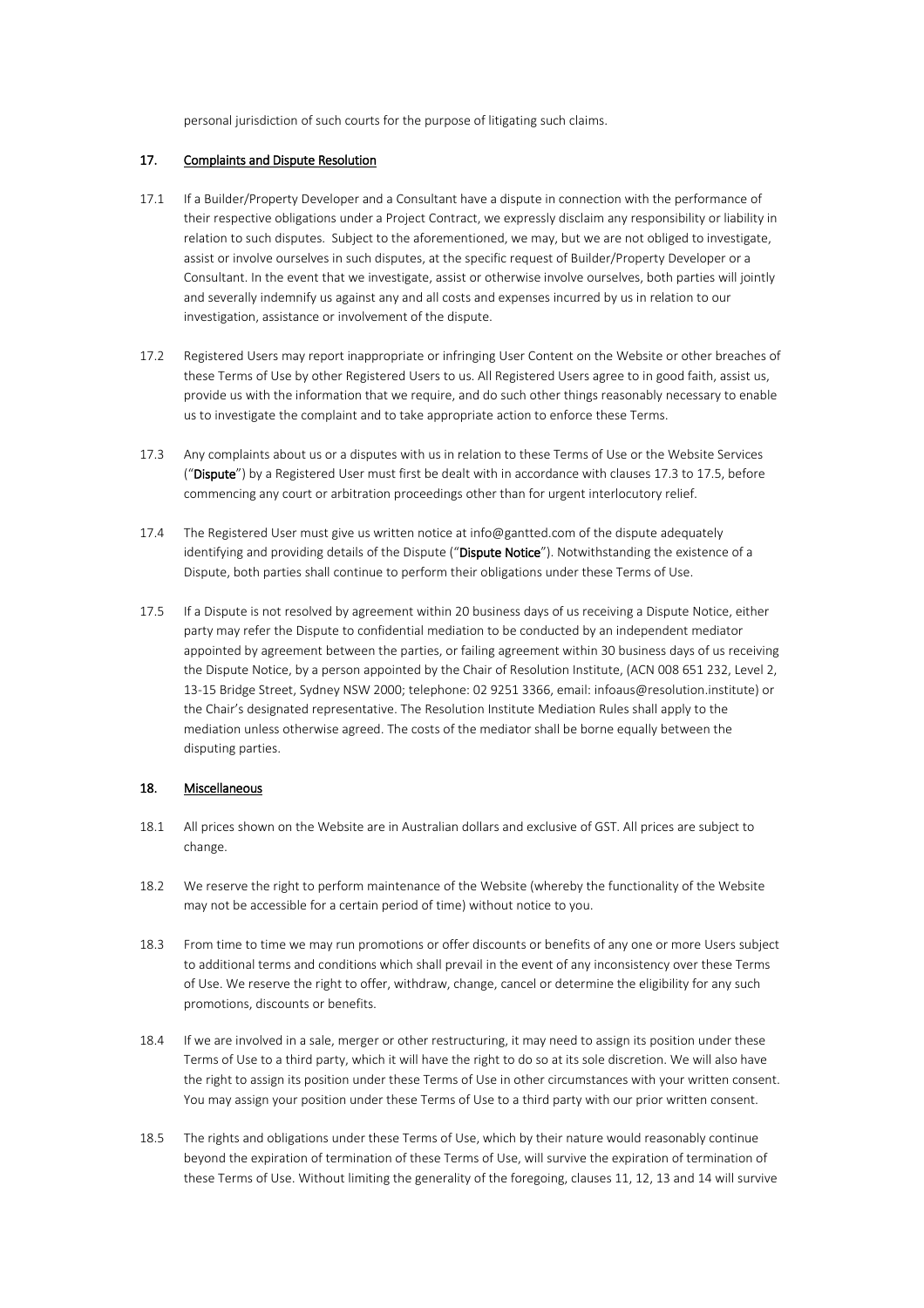the termination of these Terms of Use.

- 18.6 In the event that any one or more of the provisions contained in these Terms of Use would, for any reason, be held to be invalid, illegal or unenforceable, such invalidity, illegality or unenforceability shall not affect any other provisions of these Terms of Use and these Terms of Use shall be construed as if such provisions had never been contained herein.
- 18.7 The fact that a party fails to do, or delays in doing, something the party is entitled or obligated to do under these Terms of Use, does not amount to a waiver of any obligation of, or breach of obligation by, any other party.
- 18.8 If you, as a Builder/Property Developer or Consultant, fail to comply with the terms of a Project Contract and do not have a lawful excuse for such failure, then in addition to our rights under these Terms of Use to suspend or terminate any User Account, you may also be in breach of your obligations to both us and the Builder/Property Developer or Consultant with whom you are transacting under the Project Contract.

#### 19. Definitions and Interpretation

19.1 The following definitions apply in these Terms of Use:

"ACL" means the Australian Consumer Law, being *Schedule 2 of the Competition and Consumer Act 2010 (Cth)*.

"Applicable Laws" means any and all applicable laws, statutes, regulations, instruments and by-laws and all other subordinate legislation or orders made by any authority with jurisdiction over any Project Contracts, and use of the Website by Registered Users.

"Awarded Project" has the meaning provided in clause [5.6.](#page-4-1)

"Builder/Property Developer" means a Registered User who is a Builder/Property Developer.

"Category" or "Categories" means the different categories (as defined by Gantted) in which Project Services offered by Consultants are classified on the Website, and which may be updated by Gantted from time to time.

"Claim" mean any allegation, debt, cause of action, liability, claim, proceeding, suit or demand of any nature, whether present or future, fixed or unascertained, actual or contingent, at law, in equity, under statute or otherwise.

"Consultant" means a Registered User who is a Consultant.

"Consumer" is a "Consumer" as defined under the ACL.

"Content" means all content on the Website including without limitation text, photographs, logos, names, designs, information, Personal Information, financial information, data, drawings, URL links, video recordings and audio recordings.

"Directory" has the meaning provided for in clause [5.1.](#page-4-2)

"GST" is as defined in GST Act; "GST Act" means *A New Tax System (Goods and Services) Act 1999* (Cth); and "GST Laws" means the GST Act and all related subsidiary regulations.

"Guests" means people who visit, view, browse, access or otherwise have limited use the Website but who are not Registered Users.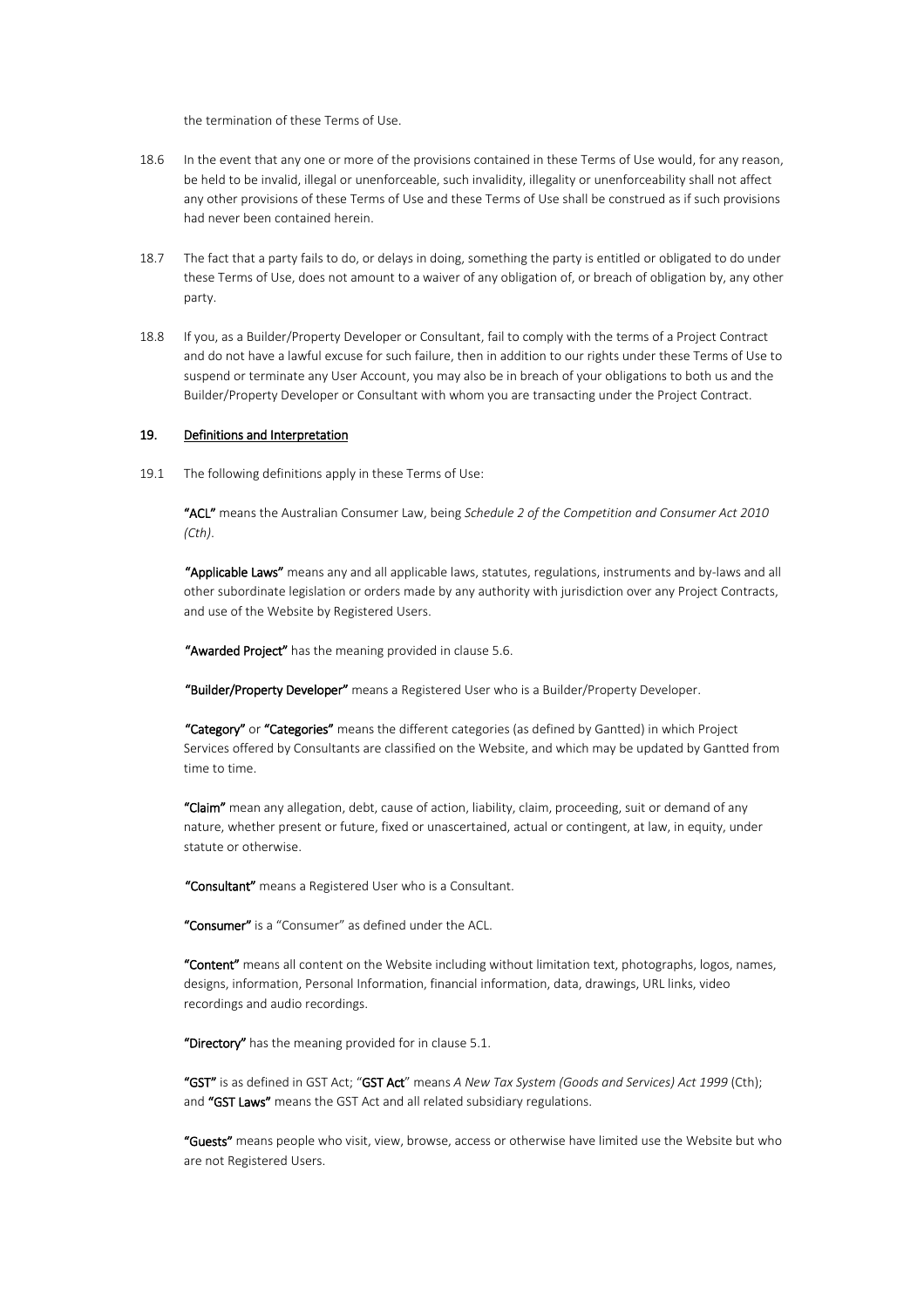"Intellectual Property" means all intellectual property and quasi-intellectual property rights (past, present and future) conferred by law (whether registered or unregistered) including without limitation business names, trade marks, patents, designs, copyright, trade secrets, computer programs, databases, inventions, moral rights and all proprietary rights and all other intellectual property defined in Article 2 of the Convention Establishing the World Intellectual Property Organisation (July 1967).

"Loss" means loss, damage, liability, charge, expense, payment or cost of any nature or kind, including all legal and other professional costs (calculated on an indemnity basis).

"Payment Method" means valid payment details for credit cards/debit cards, or any other payment methods such as PayPal accounts or direct debit arrangements through nominated bank accounts, available from time to time on the Website.

"Personal Information" means any information or opinion which can reasonably identify an individual.

"Website Services" means the services listed in clause [0](#page-2-2) and any subsidiary services provided by us via or in relation to the Website from time to time.

"Privacy Act" means the *Privacy Act 1988* (Cth) as amended from time to time.

"Privacy Statement" means the Privacy Statement for the Website as amended or updated from time to time, a copy of which can be found on the following webpage: gantted.com/policy.

"Project" means an building or construction project owned or operated by a Builder/Property Developer and which is posted on the Website for Consultants to submit Project Proposals, or Builders/Property Developers to otherwise negotiate to work together for the purpose of the Builder/Property Developer finding appropriate Consultants to supply Project Services.

"Project Post" has the meaning specified in clause [5.2.](#page-4-3)

"Project Contract" means an agreement between a Builder/Property Developer and a Consultant for the provision of services by a Consultant to the Builder/Property Developer in relation to a Project. The Project Contract is a separate legal document entered into by the parties after the date of an Awarded Project.

"Project Proposal" has the meaning provided in clauses [5.3](#page-4-4) and [5.4.](#page-4-5)

"Registered User" means a user who has registered an account on the Website. A Registered User may be a Builder/Developer or a Consultant.

"Representatives" means our directors, officers, contractors, employees, consultants, or other affiliates.

"Users" includes Registered Users and Guests.

"User Account" has the meaning provided in clause [4.1.](#page-3-1)

"User Content" means any Content shared via, or submitted or uploaded to, the Website by a User, and includes without limitation, Project Posts and Project Proposals, and any Content uploaded for the purposes of a Project Post or Project Proposal.

19.2 In these Terms and Conditions, except where the context otherwise requires:

- a. The singular includes the plural and vice versa;
- b. Words such as including or for example do not limit the meaning of the words preceding them;